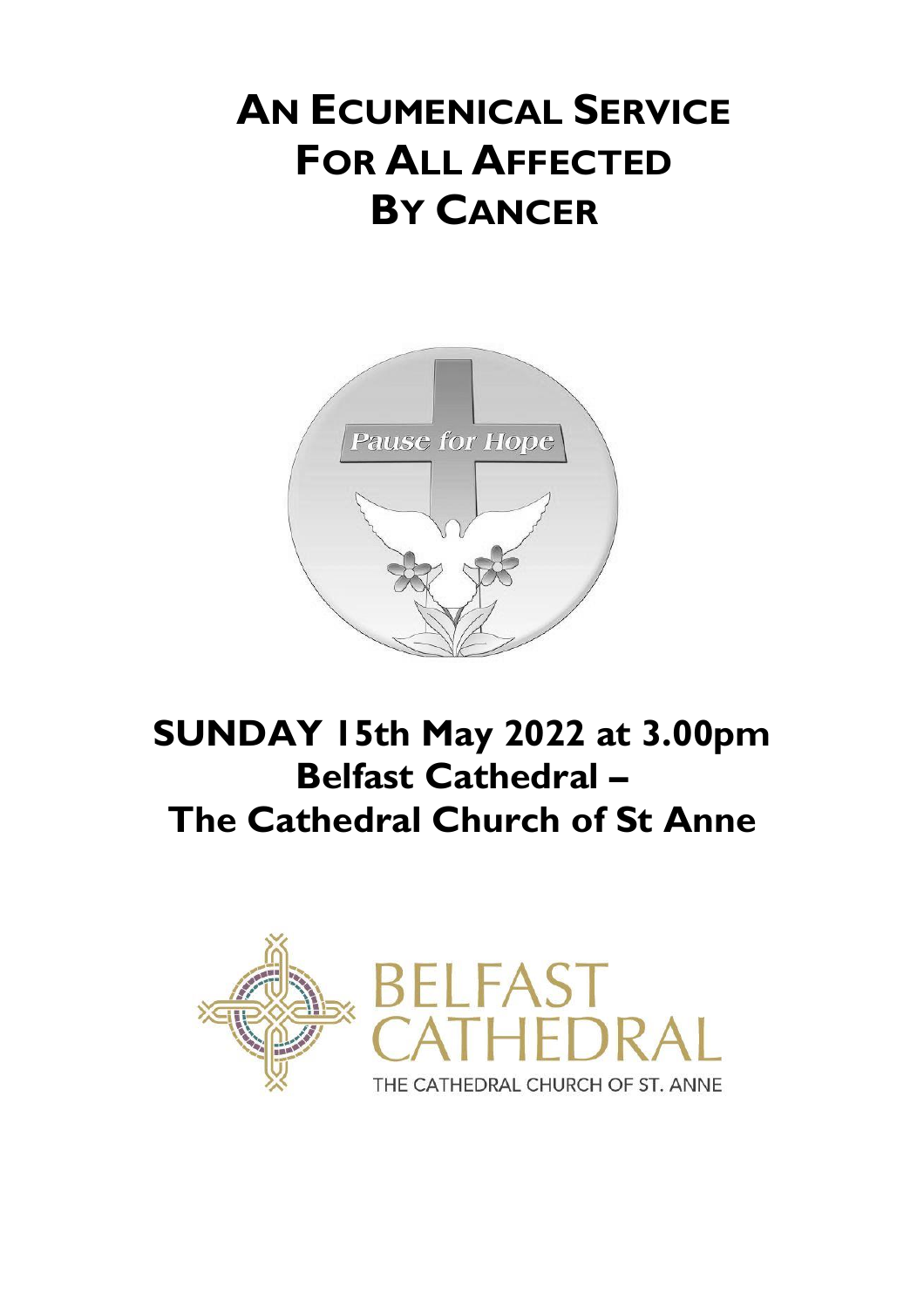I would like to welcome everyone to this Inaugural Pause for Hope service in Belfast.

The aim of Pause for Hope is to bring together in prayer everyone affected in any way by cancer or in its management - patients, carers, families, doctors, nurses, those who have responsibility for providing and managing resources and, of course, our scientists searching for the cure.

Over the years Pause for Hope has spread out from Liverpool across the country and regular services are now held in towns and cities in England, Scotland and Wales with a first service here now for Northern Ireland. Its progress has been remarkable, but this should not be surprising since it seems to fulfil a need that people have when confronted with cancer in their lives.

Please pray for our work and be generous in the collection since funds are vital to the continued development of this important initiative. Thank you.

Professor Ray Donnelly MBE FRCS

Founder Pause for Hope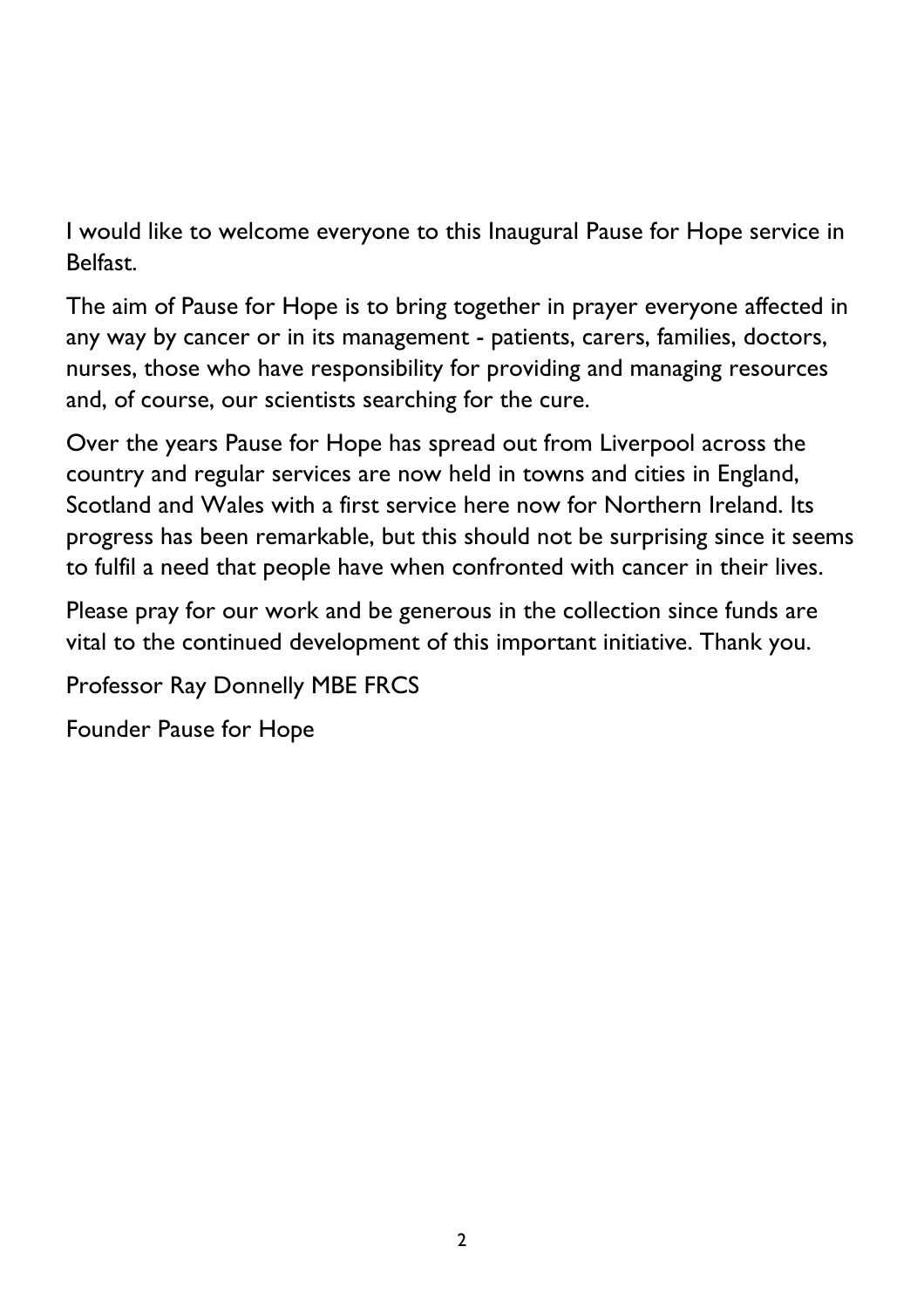#### *A note about the Lighting of Candles and the Intention Cards*

*Later in this service, you will be invited to come forward to bring your Intention Card, which you were given as you entered St Anne's, and the candle you were given. When invited, please take your candle to the Quire Steps at the front of the Nave and give it to one of the volunteers. There your candle will be lit and placed on one of the candle stands or tables. Please also place your Intention Card in the basket near to the candles.*

*The candles will stay lit throughout the service.*

*Please remember to wear a face covering while moving through the cathedral. You are welcome to remove your face covering while in your seat.*

#### *Before the Service begins, the Deputy Lord Mayor of the City of Belfast and the Lord Lieutenant of the Borough of Belfast will be accompanied to their seats.*

*All stand as the Procession enters the Cathedral. During the procession the "Sing for Life Choir" (Cancer Focus NI) will sing: Fields of Gold by Gordon Sumner*

*The procession is led by Mrs Gillian McGaughey of the Cathedral Staff, followed by the Revd Norman Harrison (Moderator of the South Belfast Presbytery), Fr Eugene O'Hagan, Fr Martin O'Hagan & Fr David Delargy (The Priests), Bishop Michael Router (Auxiliary Bishop of Armagh), Michael Brooks, (Pause for Hope NI organizer) and Bishop Trevor Williams also of Belfast Cathedral.*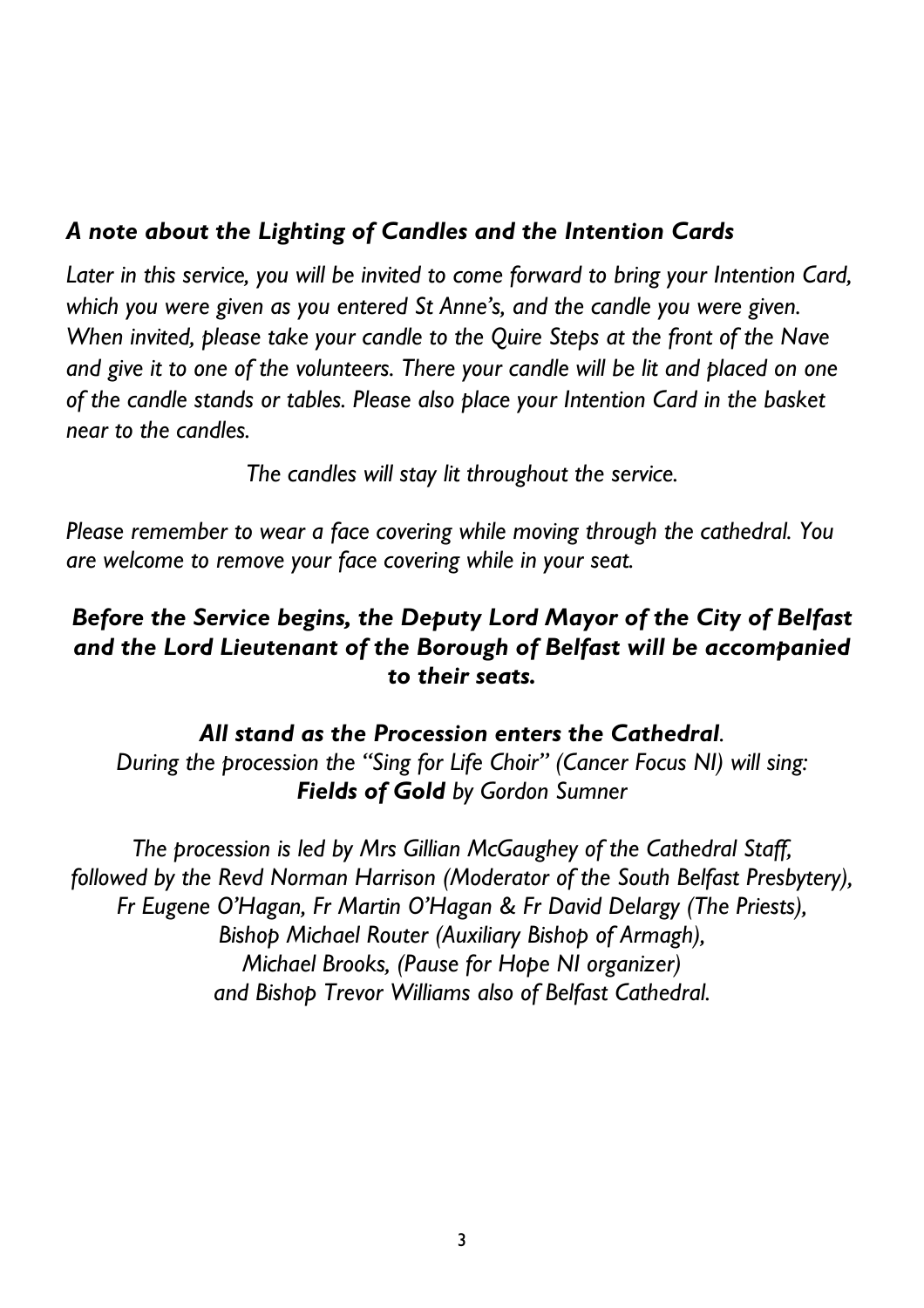#### **HYMN**

*All stand if you are able and join in singing with The Priests*

#### *Christ Be Beside Me*

*Christ be beside me, Christ be before me, Christ be behind me, King of my heart. Christ be within me, Christ be below me, Christ be above me, never to part.*

*Christ on my right hand, Christ on my left hand, Christ all around me, shield in the strife. Christ in my sleeping, Christ in my sitting, Christ in my rising, light of my heart.*

*Christ be in all hearts thinking about me, Christ be on all tongues telling of me. Christ be the vision in eyes that see me, In ears that hear me Christ ever be.*

> *James Quinn, adapt. from St. Patrick's Breastplate, 8th cent. Another version of St. Patrick's Breastplate*

*All sit.*

#### **THE WELCOME**

*Bishop Trevor Williams and Michael Brooks*

**PRAYER** (Rev Maryjo Corcoran, Director Clinical Pastoral Education NI. )

God of life and love; compassion and mercy, Companion through every shade of life's journey, You inspired a Psalm writer centuries ago to declare If I go up to the heavens, you are there If I make my bed in the depths, you are there If I rise on the wings of the dawn Or settle on the far side of the sea Even there your hand will guide me Your right hand will hold me fast.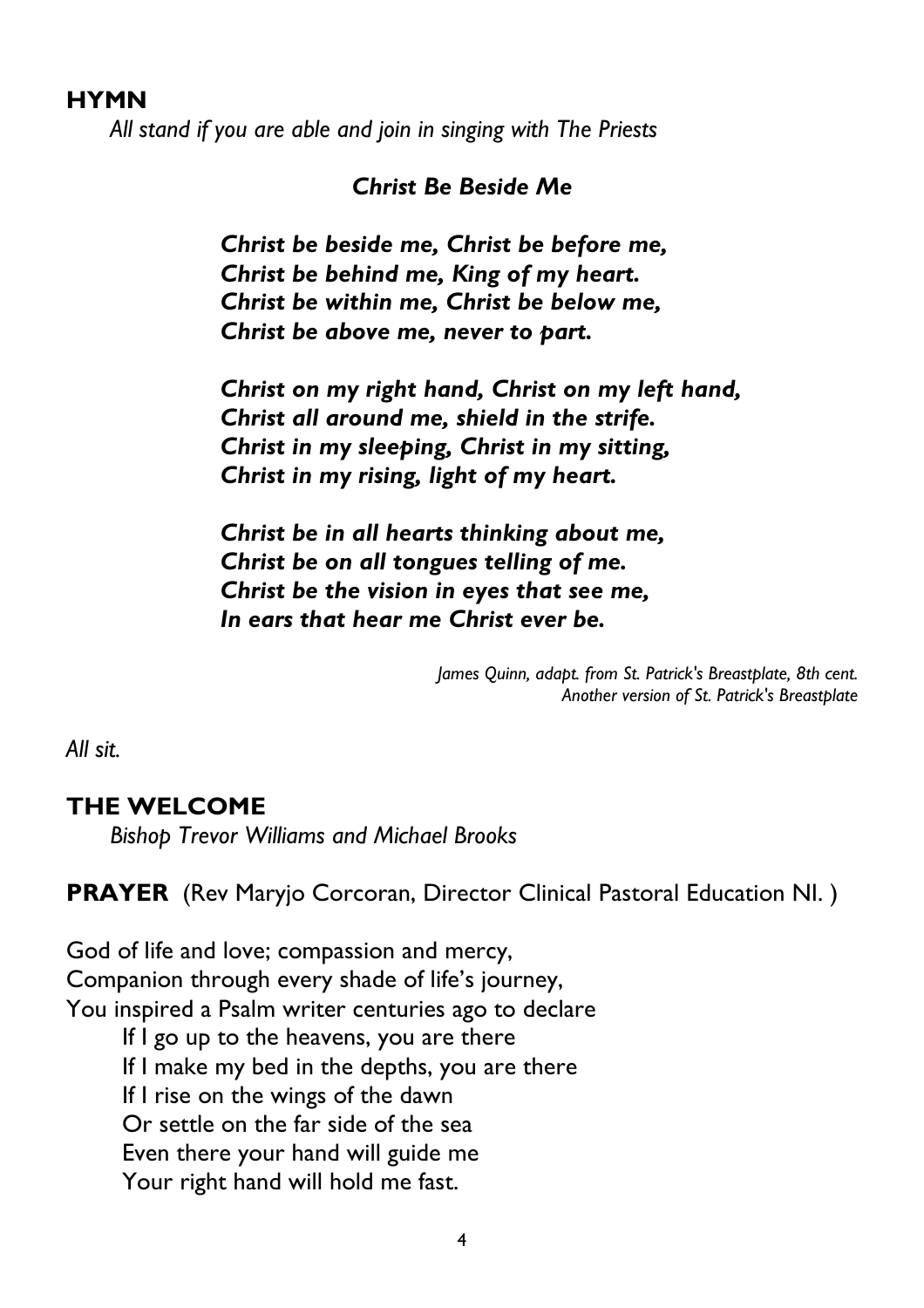And so, we seek your presence in the midst of our journeys, Diverse and different yet interwoven through the impact of cancer.

You are there – when the news is disappointing, the prognosis hard and the choices difficult.

You are there – in the healing, hope and relief of therapy, cure and "all clear". You are there – when the symptoms are painful and the treatment hard to bear.

You are there – in the love, care and commitment of those who share this journey with us.

You are there – in the possibilities and hope we discover through common adversity.

You are there – in the memories, love and longings that never desert us.

Be there we pray

In the homes and family life of those who live with cancer.

Be there we pray

In the research laboratories of those who strive to find cures.

Be there we pray

In the treatment rooms, wards and hospices where comfort, hope and healing are found.

Be there we pray

Wherever our common humanity is invested in providing love and care, support and therapy and sharing each other's burdens.

Be there we pray

In the hopes and fears, the possibilities and realities, the research and expertise, the dedication and commitment, the accepting and the overcoming that bring us together today.

Guide us, comfort us, inspire us and hold us fast we pray. Through Christ our Lord. **Amen**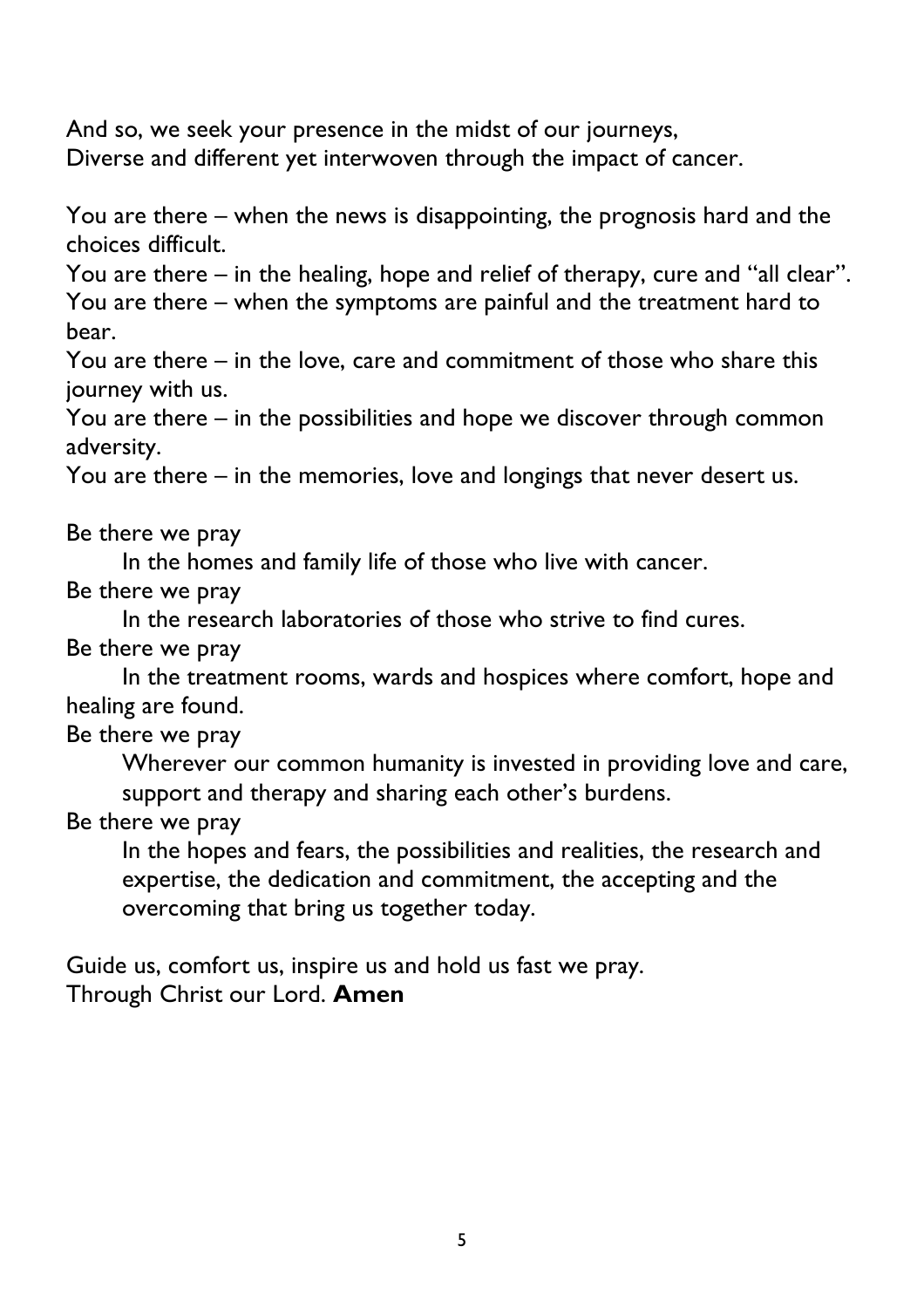# **LIGHTING OF THE CANDLES**

*Before the lighting starts Gillian McGaughey says:*

Blessed are you, Sovereign God, gracious and merciful, You deal gently with us when we wander from your love and call those in darkness into the light of your presence. Through the path of suffering Jesus learned obedience; with us as a brother he faced testing without sin; on a hill of darkness he carried judgement for the world. He is strong to save all who draw near through him. Through the eternal Spirit he awakens us to serve you. Friend of sinners, Healer of the nations, Blessed are you, Sovereign God, who scatters the darkness. **R. Blessed be God for ever.**

*During the lighting of candles in memory of a loved one or for your own special intention, The Priests will sing Amazing Grace.*

*The Master of Ceremonies will take a light from the Paschal Candle and light a taper held by a volunteer who will then pass the light to the volunteers standing at the Quire Steps.*

*A volunteer will bring a candle each from the Lord Lieutenant and the Deputy Lord Mayor, light their candles and place at the top of two of the candle stands. Their intention cards will be placed in a basket.*

*Please follow the instructions of the stewards as you take your candle to the Quire steps. There give your candle to a volunteer who will light it and place it on one of the candle stands. Please then place your Intention Cards in a basket near the candles.*

*Please take care with the lighted candles, and make your way back to your seat via the side aisles.*

*The candles will stay lit throughout the service.*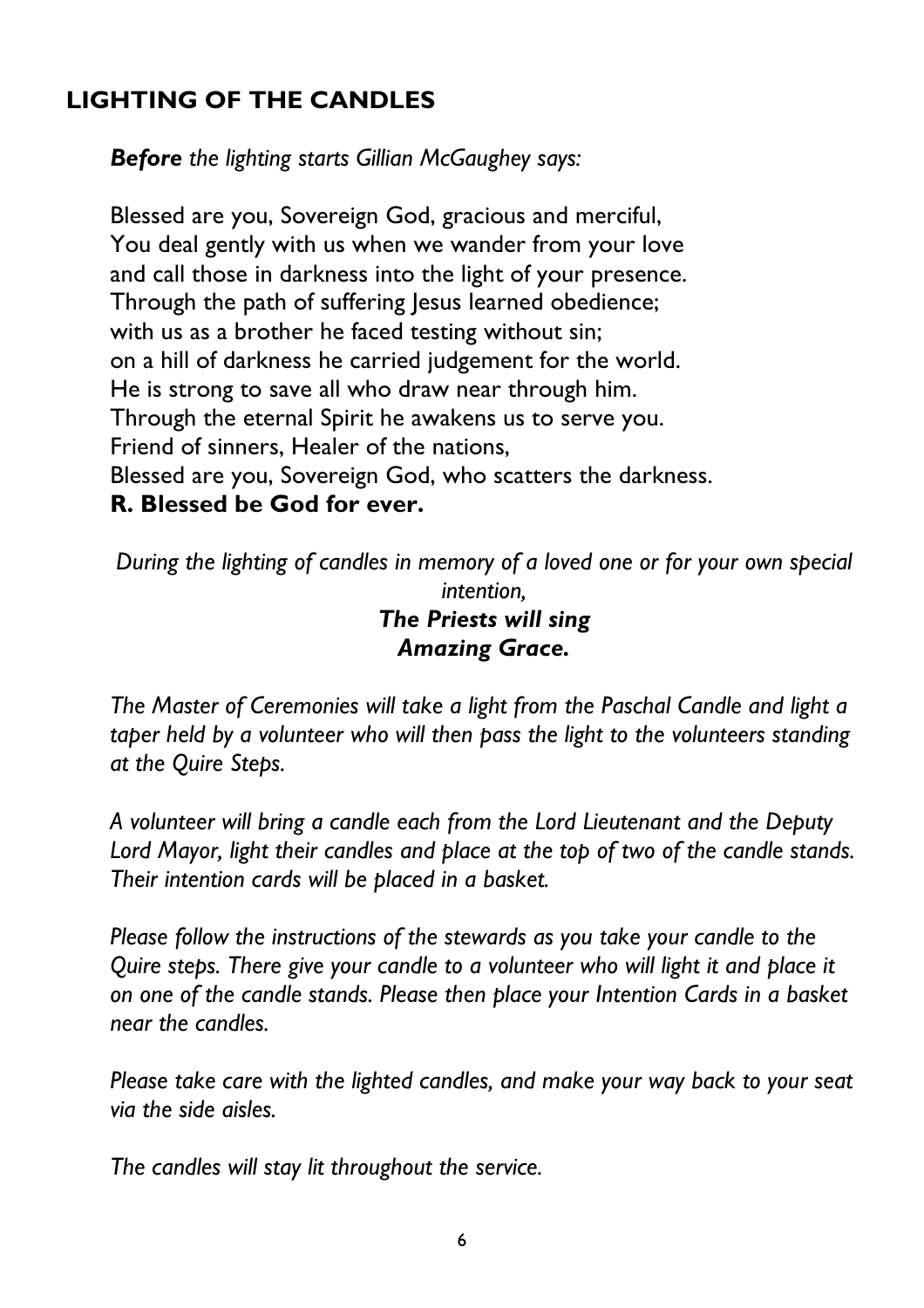# **PRAYER OVER THE CANDLES**

*After the candles have been lit all will recite together (led by Fr Eugene O'Hagan, Chancellor of the Diocese of Down and Connor). Please stand if you are able.*

**Dear God, our loving Father, the candles we have lit represent each and every one of us whose lives have been touched and changed for ever by cancer. Their light also reminds us of Jesus Christ your Son who is the Light of the World and the light in our darkness. Give us, we pray, comfort in our anxiety and fear, courage and strength in our suffering, patience and compassion in our caring, consolation in our grieving; but above all give us hope now and always. Through the same Jesus Christ our Lord Amen.**

*Please sit:* **NEW TESTAMENT READING** *Romans 5:1-5 Read by Anne Turner, Supporter of Pause for Hope*

Through Our Lord Jesus Christ, by faith we are judged righteous and at peace with God, since it is by faith and through Jesus that we have entered this state of grace in which we can boast about looking forward to God's glory. But that is not all we can boast about; we can boast about our sufferings. These sufferings bring patience, as we know, and patience brings perseverance, and perseverance brings hope, and this hope is not deceptive, because the love of God has been poured into our hearts by the Holy Spirit which has been given us.

The word of the Lord. *R.* **Thanks be to God**.

# **ADDRESS**

The Most Reverend Michael Router, Auxiliary Bishop of Armagh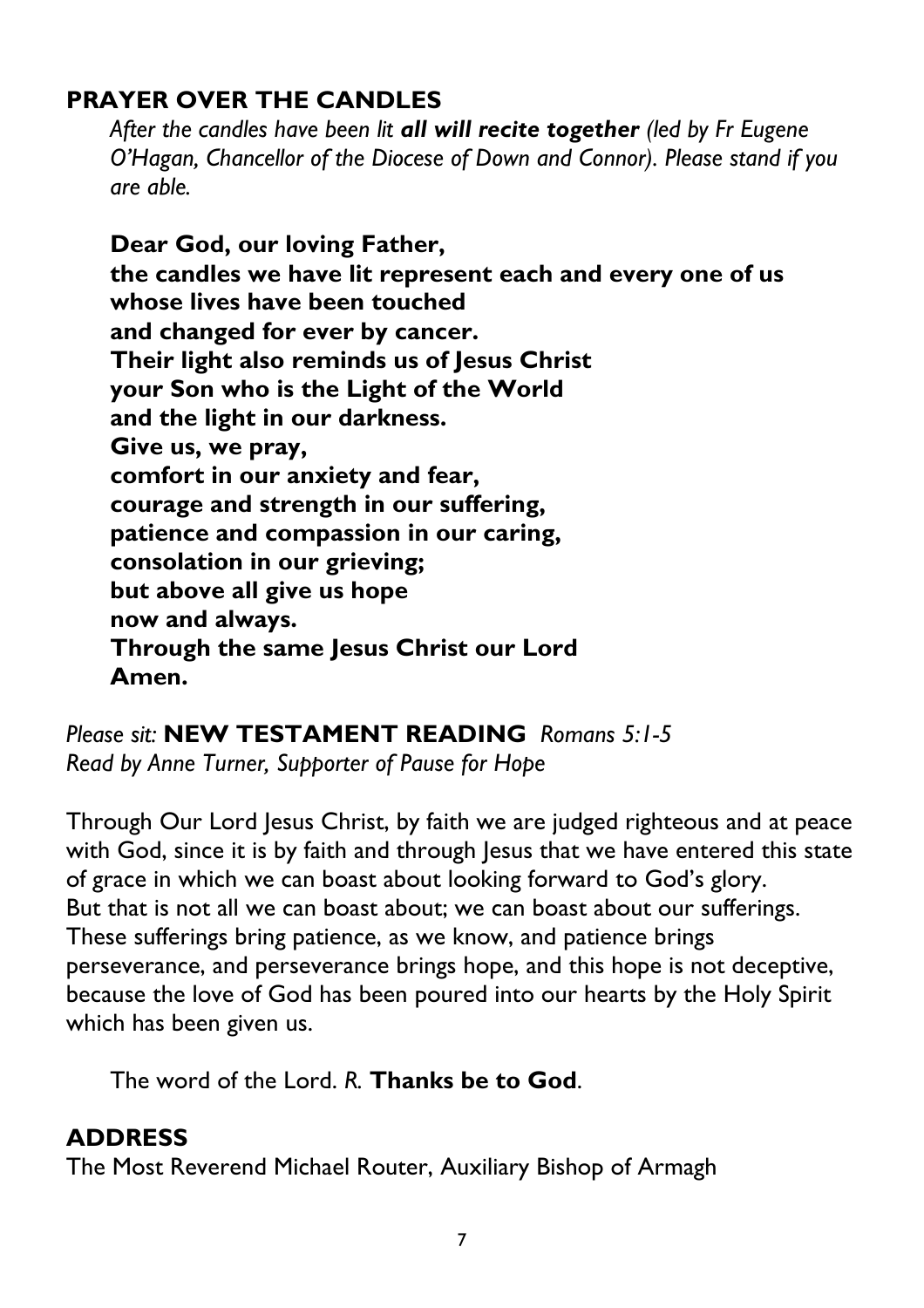# **The Sing for Life choir will sing** *In the Name of Music*

*By Victor C Johnson*

#### **BIDDING PRAYERS**

*Read by Daniel Dorman and Doreen Draffin*

Dear Father Let us pray for the children, their parents and families affected by cancer.

We think of children in hospital for diagnosis, tests and treatment. We think of children who visit the clinics for treatment and assessment. We think of children who have finished treatment and are still ill. We think of children who have finished treatment and are well. We pray for the brothers and sisters of children with cancer. We pray for the parents, relatives and carers of children with cancer. We pray for all the doctors, nurses and other professionals who look after children with cancer.

**Lord in your mercy.** *R.* **Hear our prayer.**

# **BIDDING PRAYER**

Dear Father

Whose Son Jesus Christ loved to bring health and healing, may your Holy Spirit help all those who follow in his footsteps of caring love.

Today we give thanks for the work of our nurses and all who care for those with cancer. We pray that you will always give them the necessary strength and compassion to do their work with love and patience. We ask this in the name of your Son Jesus Christ our Lord. **Lord in your mercy.** *R.* **Hear our prayer.**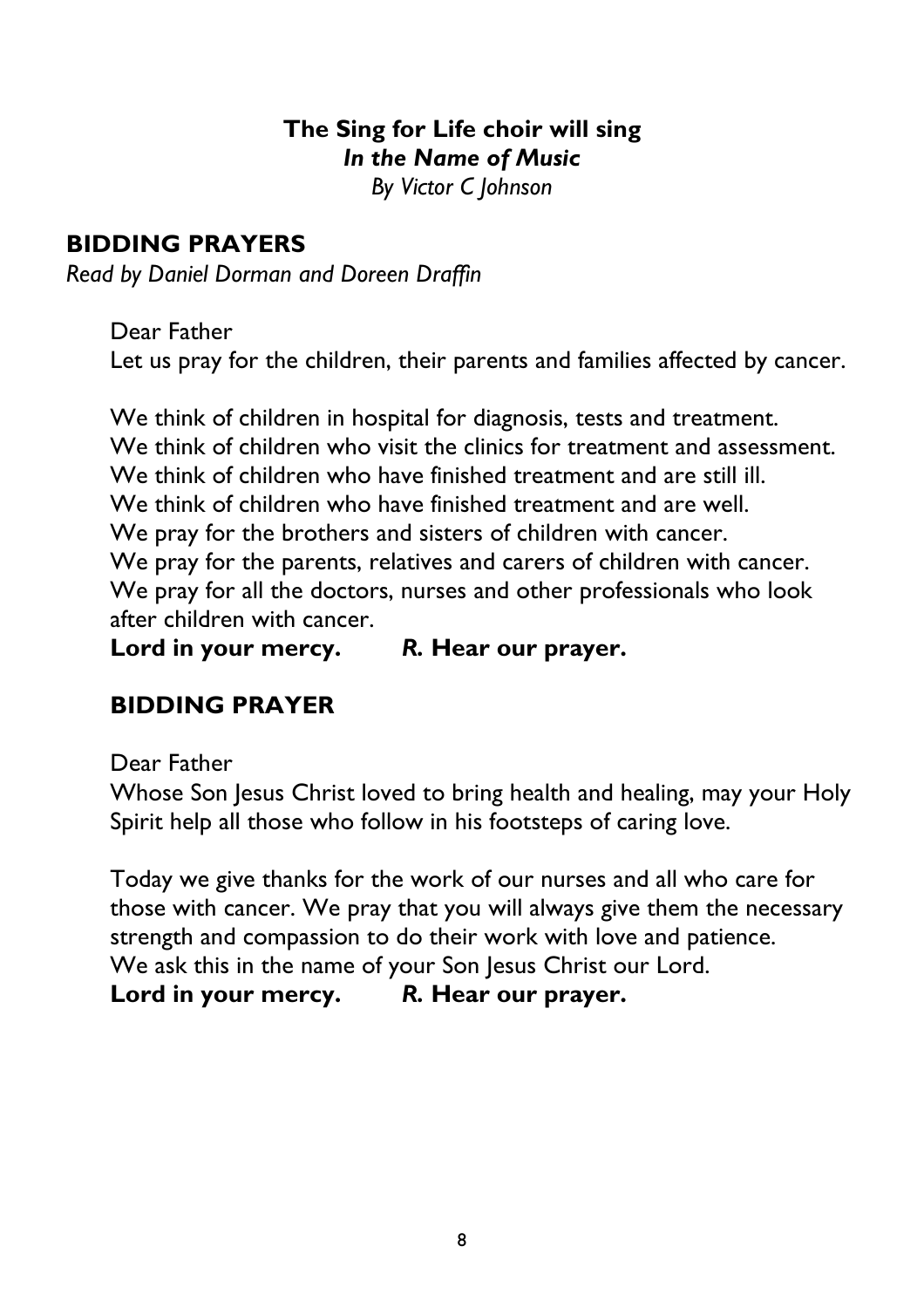#### **BIDDING PRAYERS**

*Read by Grace Dorman and Ms Mary Forsythe*

Dear Father

Be with all those whose lives have been touched by cancer and who need strength to face each new day with hope and courage. Their hope is for recovery and many times this is granted but sometimes this is not to be and they have to accept whatever the future brings. Please hold them all in your hands, Lord, ease their fear and bring them your healing and wholeness.

Lord in your mercy *R.* **Hear our prayer.**

Dear Father

We bring before you today those who have lost relatives and friends as a result of cancer especially those who have lost their only relative or friend.

Give strength to those who work with the dying and bereaved and be with those who remain. May they find comfort in your love, which constantly surrounds them.

Lord in your mercy: *R.* **Hear our prayer.**

#### *The Priests will sing* **Ag Criost an Siol**

# **POEM**

Rev *Norman Harrison*

#### Background to Poem

*This poem was composed during an arts programme set up to provide support for a group of young adults who were being treated for or surviving cancer.*

*During one of the sessions a representative of Arts Care Northern Ireland produced a large tree of life drawing on which each of the programme participants were encouraged to write words which were meaningful to them at this time in their journey.*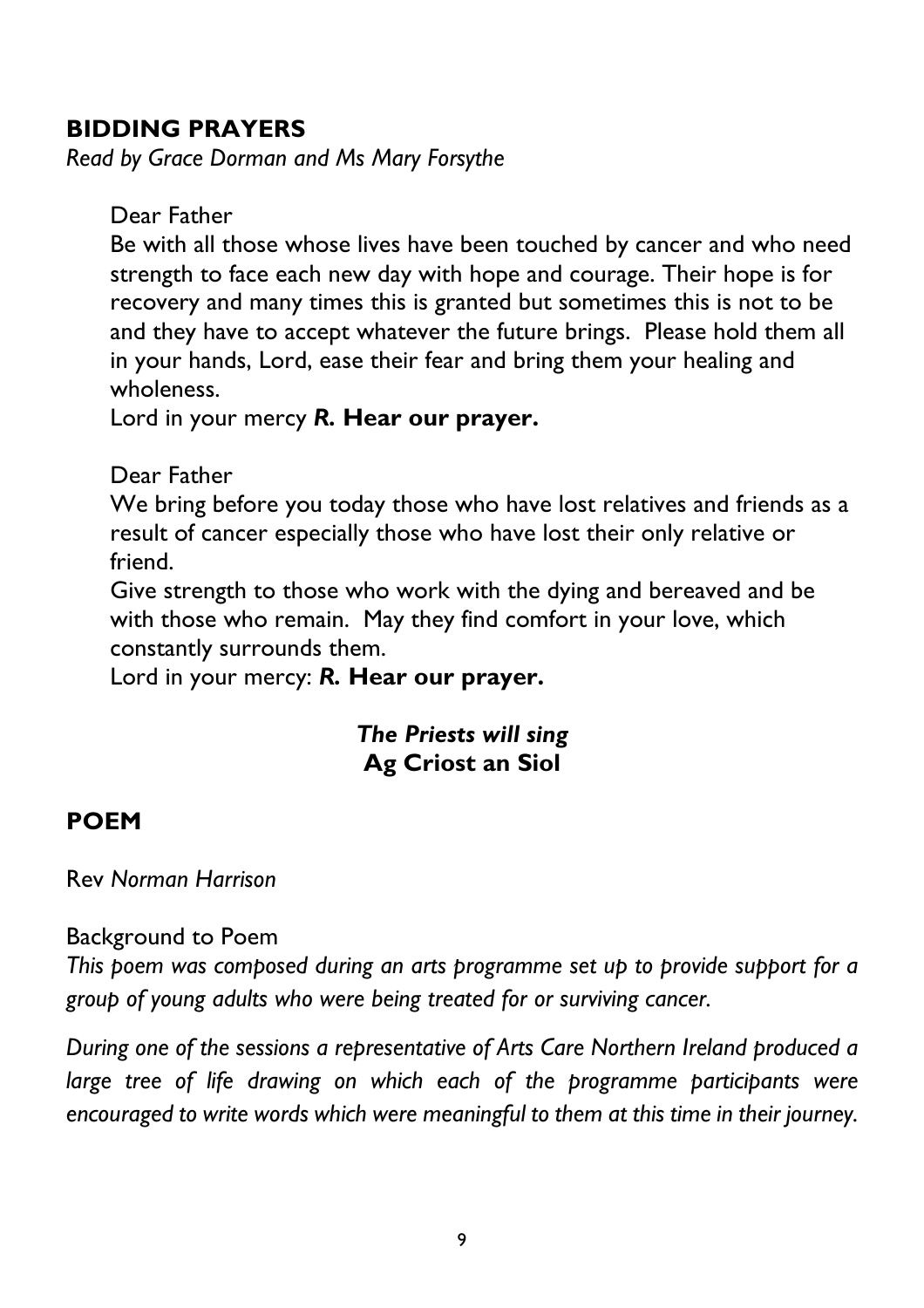*As a Chaplain and Arts Facilitator assisting in the programme Rev Norman Harrison shared this experience, and afterwards took a photo of the tree so he could think about the words written upon it.*

*He noticed that among many - the majority - of courageous and affirming words the one word which seemed glaringly absent was the word 'love'. The heart symbol had been drawn, but no one had explicitly written the word 'love'.*

*Rev Norman Harrison wrote the poem with a view to exploring why people may feel less loved, by their peers, by society, or even God, because their lives may appear more broken. He concluded that, while people may retreat from such words and emotions as means of self-protection, they were still searching for a language to speak about what at other times may have seemed unspeakable, and that through their creative endeavours they have discovered a way to speak and a way to hear that they are in fact most beloved.*

#### BREAKING AND MAKING

DO WE FEEL IT? DO WE MISS IT? THE WORD UNSPOKEN, BUT IMPLICIT THE HEART SYMBOL DRAWN – UNSAID THOUGHTS OF LOVE, THOUGH NOT EXPLICIT

DO WE THINK IT? DO WE BELIEVE IT? CONNECTION LOST, BEHIND JAGGED LINES SWIRLS OF EMOTION, THE ACHE OF NOW THE COILING SNAKE, FEARFUL SIGNS

DO WE KNOW IT? DO WE SEE IT? THE SEARCH FOR MEANING, MAKING THE DESIRE TO PAINT IT, DANCE IT ACHING FOR A WAY OF SPEAKING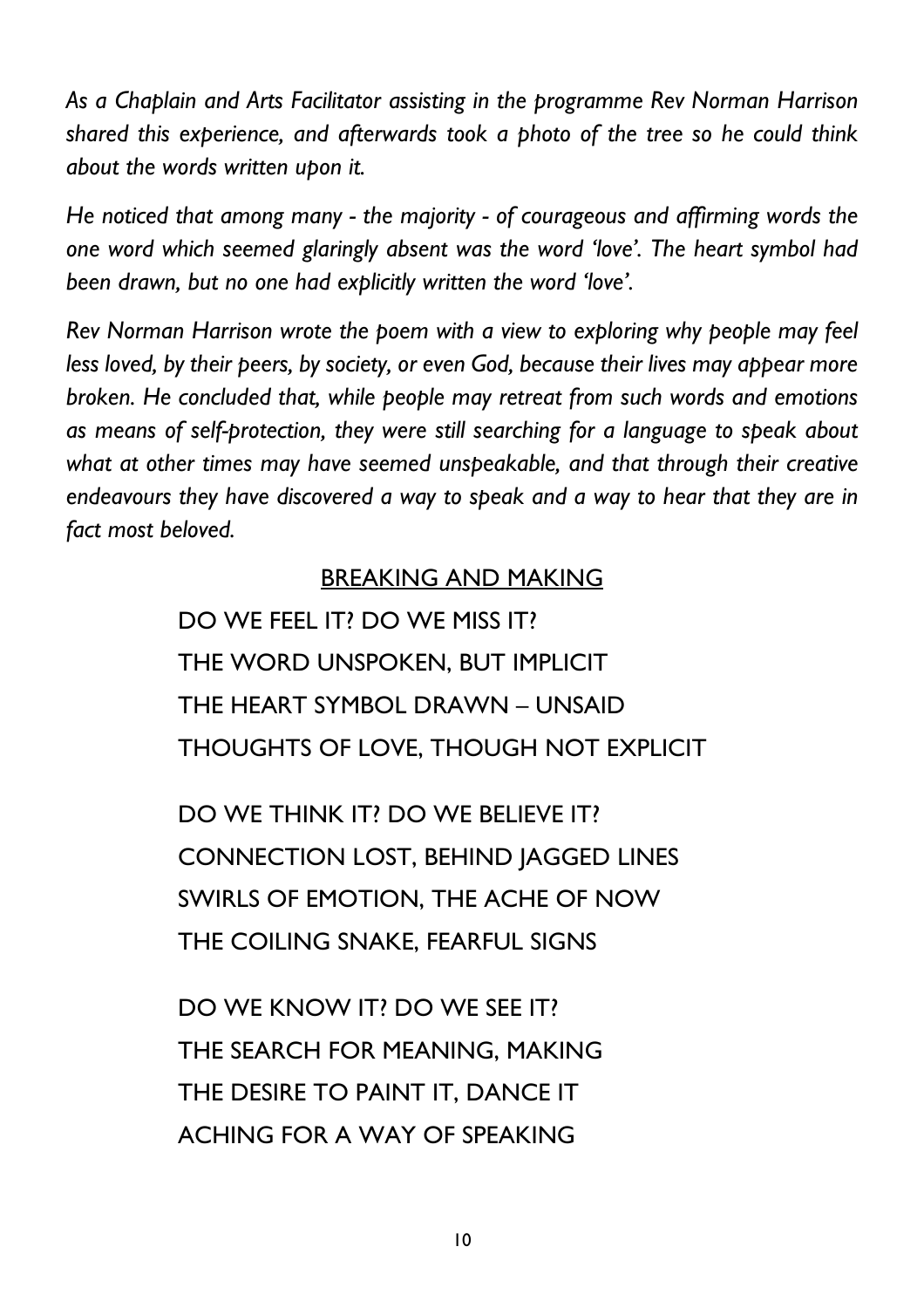DO WE HEAR IT? DO WE PERCEIVE IT? OPEN THE CLOSED, FIND CURVED LINES WAYS AROUND TO EXPLORE, TO FIND CLEAR THE THINKING WITH CREATIVE MIND

DO WE READ IT? ECHO THE SONG OF IT? IT'S POWERFUL, THIS THINKING OUT LOUD, THIS MUSIC OF FREEDOM AND LIFE: IT'S STRAIGHTFORWARD AND PROUD

DO YOU SENSE IT? ARE YOU STIRRED BY IT? THERE IS MORE THAN BEING BRUISED TO THE BONE; THERE IS HOPE BEYOND CURE, FAMILY OR HOME, FRIENDS, OR EVEN ME: THERE IS PEACE – FAITH – CALM

#### *Rev Norman Harrison*

**BIDDING PRAYERS** read by the Deputy Lord Mayor of Belfast, Alderman Tom Haire, and Ms Mary Forsythe

Dear Father

We bring before you today those who devote their lives to research into the causes of cancer trying to find a cure.

Help them to do their work successfully and to share their knowledge to the benefit of all who wish to see the ravages of this terrible disease ended. Be with them at all times to guide and strengthen them in their constant search for the knowledge that will finally see an end to the suffering and heartache caused by cancer.

Lord in your mercy. *R.* **Hear our prayer**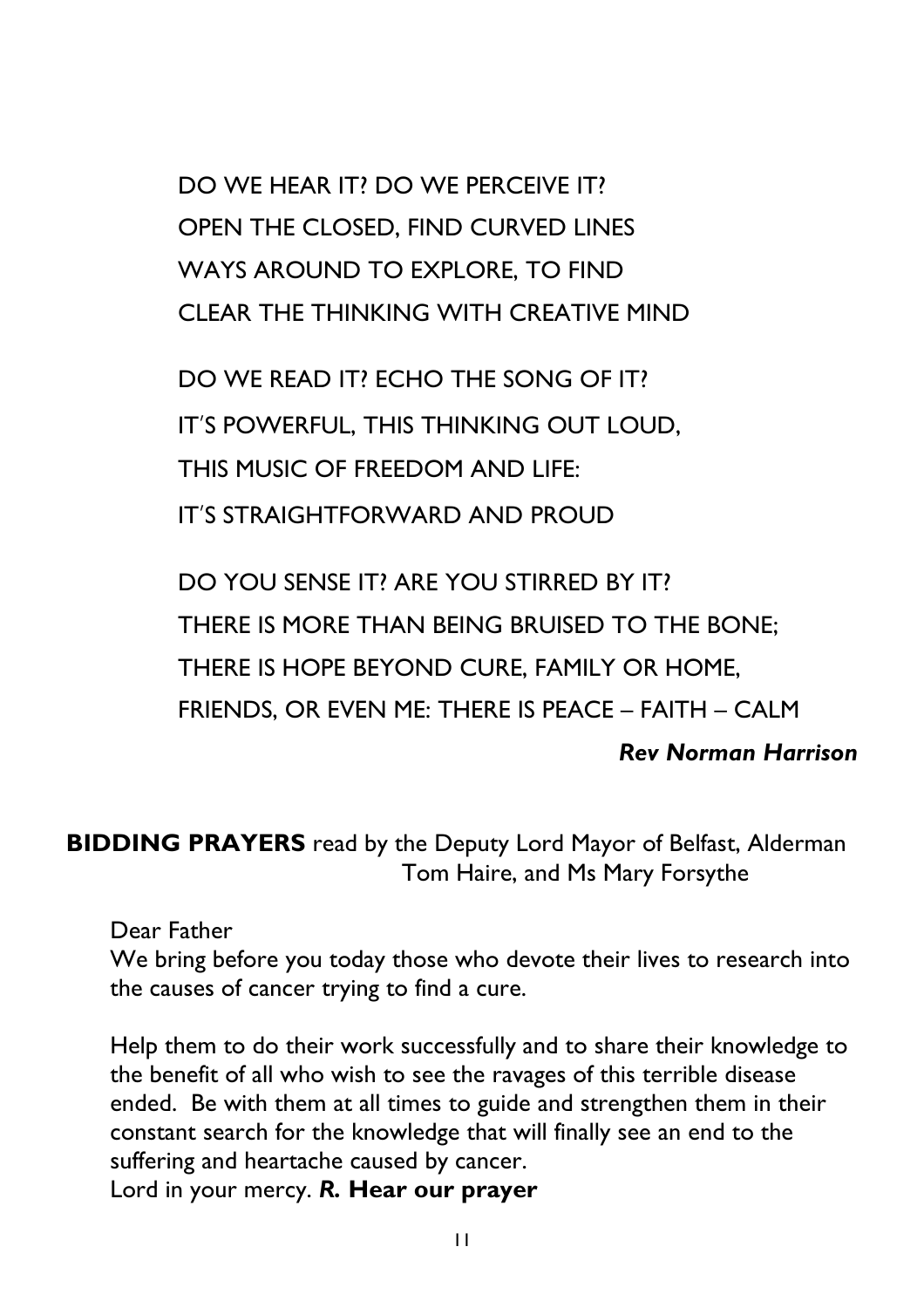Dear Father

We pray for all those in local and national government and for those who hold positions of authority in providing health care. As they allocate resources and plan services please grant them the wisdom, strength and compassion to ensure that everyone with cancer has access without delay to the best treatment and care.

May they not forget the needs of families and carers and the importance of funding research to find a cure. Bless them Lord in their work and sustain them in the responsibilities they bear.

Lord in your mercy. *R.* **Hear our prayer.**

# **The Sing for Life choir will sing** *Falling Slowly*

By Glenn Hansard & Marketa Irglova

# **REFLECTION**

Mr Michael Brooks, Northern Ireland Representative of Pause for Hope

#### **HYMN**

*All stand, if able, and join in singing* Be still for the presence of the Lord, the Holy One, is here: Come bow before Him now with reverence and fear. In Him no sin is found, we stand on holy ground, Be still for the presence of the Lord, the Holy One, is here.

Be still for the glory of the Lord is shining all around He burns with holy fire, with splendour he is crowned How awesome is the sight, our radiant King of light, Be still for the glory of the Lord is shining all around.

Be still for the power of the Lord is moving in this place; He comes to cleanse and heal, to minister his grace, No work too hard for Him. In faith receive from Him Be still for the power of the Lord is moving in this place.

*David J Evans*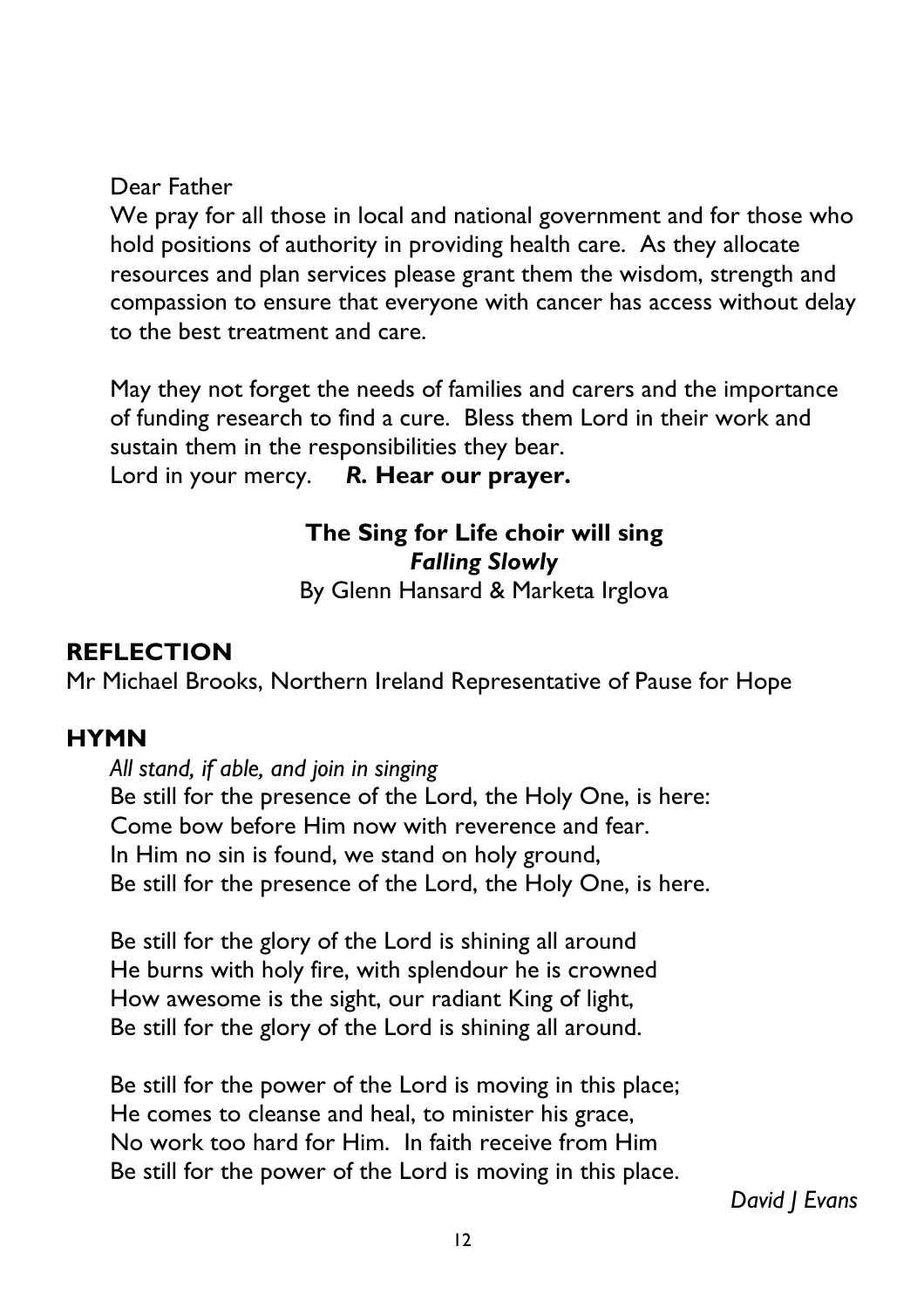*All sit.*

#### *The Priests sing* **How Great Thou art**

#### **THE LORD'S PRAYER AND THE READING OF THE PAUSE FOR HOPE CANCER PRAYER**

*All stand, if able, and say together, led by Mrs Vivienne Manley*

Our Father**, who art in heaven, hallowed be thy name. Thy kingdom come, thy will be done on earth as it is in heaven. Give us this day our daily bread And forgive us our trespasses as we forgive those who trespass against us And lead us not into temptation But deliver us from evil. For thine is the Kingdom, the Power and the Glory, for ever and ever**

**Dearest Father, we pray that cancer …**

**Will not cripple love Will not shatter hope Will not corrode faith Will not take away peace Will not destroy confidence Will not kill friendship Will not shut out memories Will not silence courage Will not invade the soul**

**And we firmly believe that cancer…**

**Cannot reduce eternal life Cannot quench the Spirit Cannot lessen the power of the Resurrection.**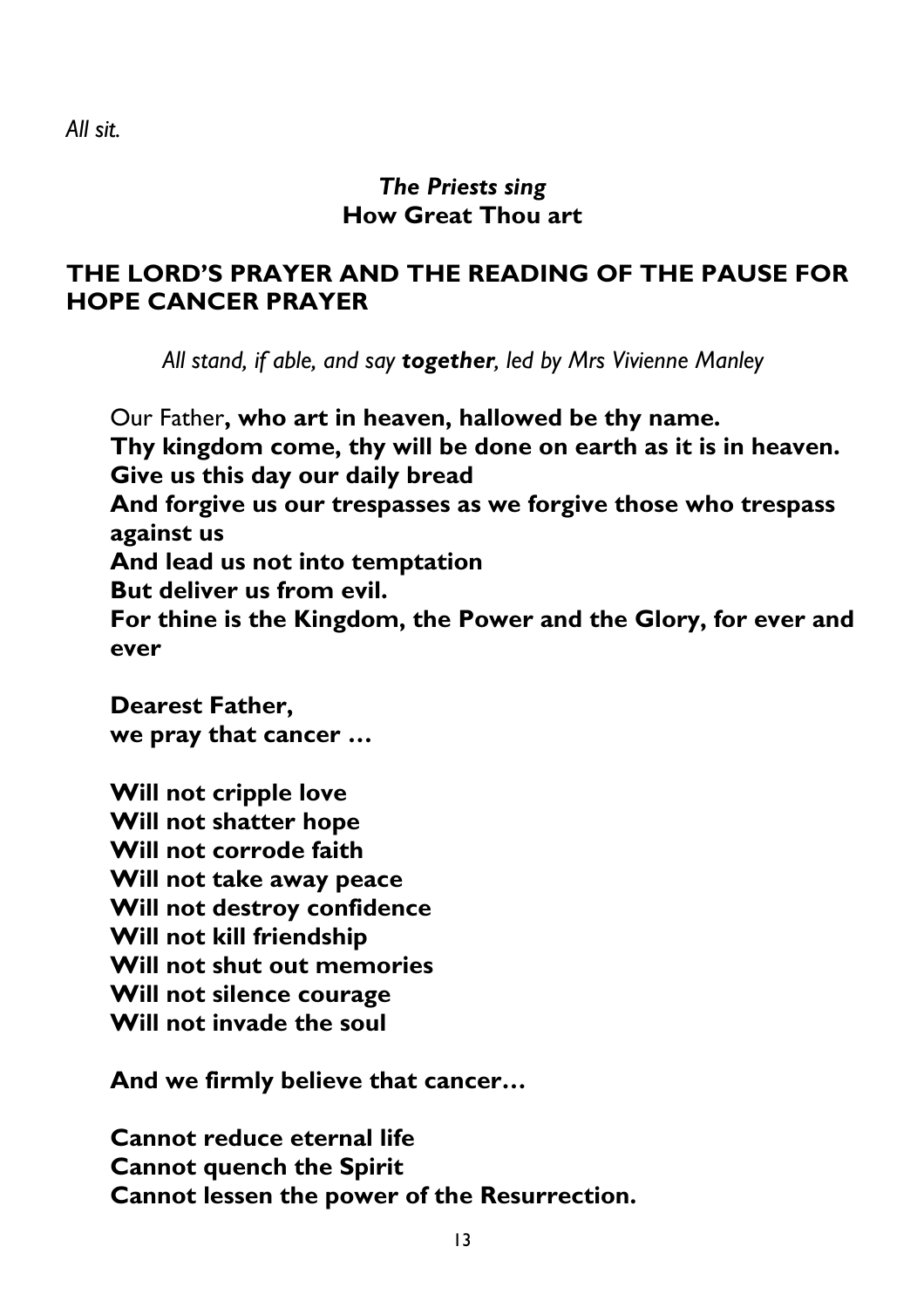**For thine is the kingdom The power and the glory For ever and ever. Amen.**

**O merciful and compassionate God, free your people from the distress and suffering caused by cancer.**

**May we feel your great love for each one of us as we live with the difficulties and sadness that cancer can bring.**

**We turn to you for hope and healing.**

**And we pray that the day will quickly come when all cancers can be prevented or cured.**

**Amen**

*All remain standing, if you are able.*

# **CLOSING WORDS AND BLESSING**

*Bishop Trevor Williams will lead all the Clergy present*

# **A Celtic Blessing***:*

Deep peace of the running wave to you Deep peace of the flowing air to you Deep peace of the quiet earth to you Deep peace of the shining stars to you Deep peace of the Son of peace to you And the Blessing of God Almighty, The Father, the Son and the Holy Spirit be with you and remain with you always. **Amen.**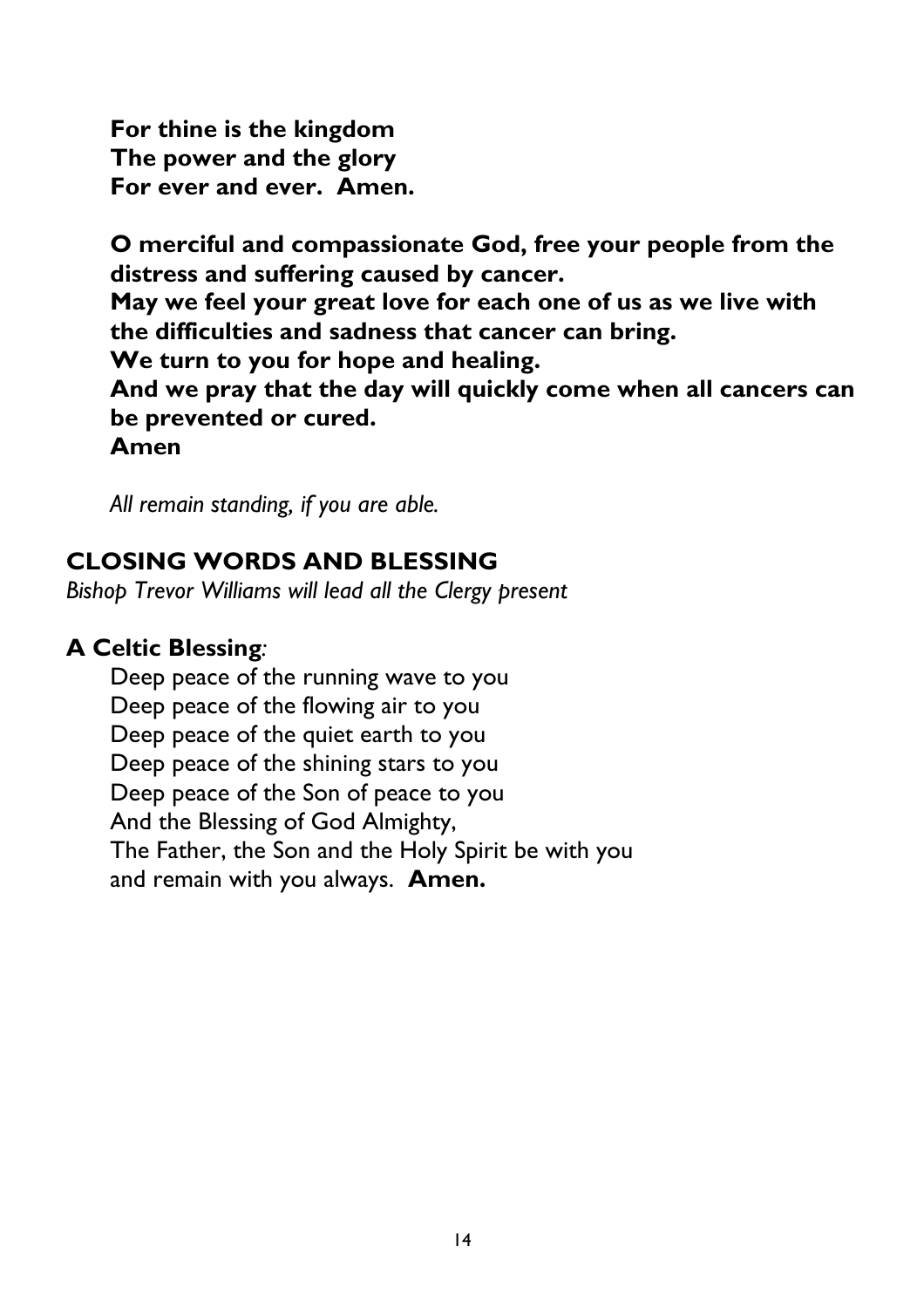Please join in singing the **FINAL HYMN** with **The Priests** *Following this service there will be a retiring collection taken for Pause for Hope and to defray expenses.*

> Lord of all hopefulness, Lord of all joy, whose trust, ever child-like, no cares could destroy, be there at our waking, and give us, we pray, your bliss in our hearts, Lord, at the break of the day.

Lord of all eagerness, Lord of all faith, whose strong hands were skilled at the plane and the lathe, be there at our labours and give us, we pray, your strength in our hearts, Lord, at the noon of the day.

Lord of all kindliness, Lord of all grace, your hands swift to welcome, your arms to embrace. be there at our homing, and give us, we pray, your love in our hearts, Lord, at the eve of the day.

Lord of all gentleness, Lord of all calm, whose voice is contentment, whose presence is balm, be there at our sleeping, and give us, we pray, your peace in our hearts, Lord, at the end of the day.

*Jan Struther (1901-53)*

*As the procession leaves the Cathedral the Sing for Life choir will sing* **Something Inside So Strong** *By Labi Siffre*